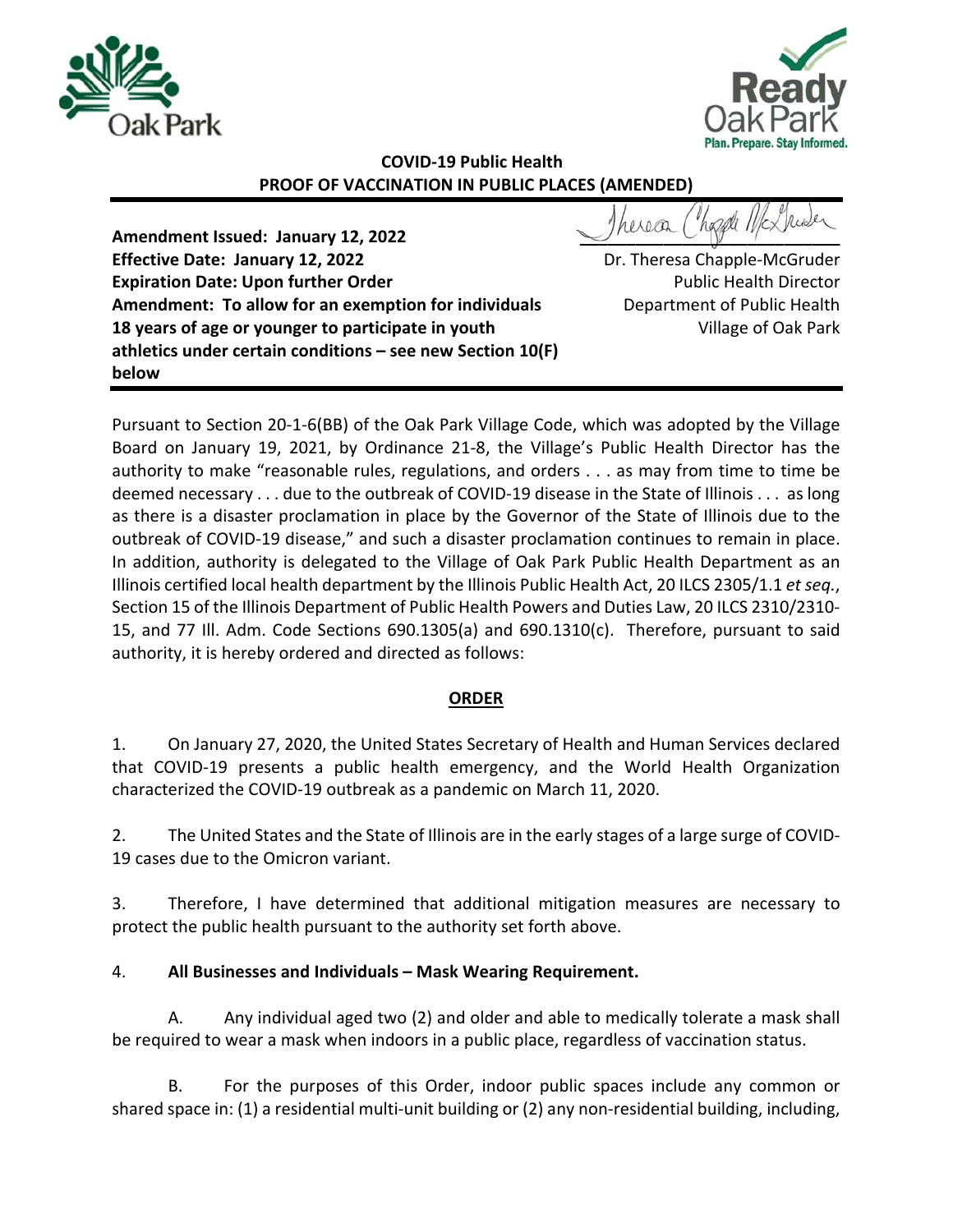but not limited to, retail stores, restaurants, bars/taverns, health and fitness clubs, museums, hotels, personal services, performance venues, movie theaters, commercial buildings, event venues, healthcare settings, congregate facilities, on public transportation and in transportation hubs.

C. Mask refers to a complete and tight‐knit fabric or cloth, or medical mask that is appropriately sized for the individual's face to snuggly cover the nasal openings and mouth without the necessity of being held in place by the individual's hands.

D. Masks may be removed at restaurants, bars, and other eating/drinking establishments by patrons when they are actively eating/drinking while stationary. A mask may also be removed by employees at workplaces when they can consistently maintain six (6) feet of distance, such as when employees are in their office or cubicle space.

E. Masks shall not be required for individuals who undergo medical care involving the mouth or face that require their removal, such as dentistry services or surgical procedures.

F. Individuals may also remove a mask for certain activities that require their removal, such as beard shaves, facials, or other treatments. A business providing such treatment shall require the individual to provide proof of vaccination as set forth in section 5 below prior to providing such treatment.

G. Physical distancing of six (6) feet should be maintained where feasible.

### 5. **Vaccination requirement for indoor settings where food and/or drink are served for on‐ premises consumption and health and fitness centers.**

A. Businesses where food and/or drink are served for on‐premises consumption and health and fitness center businesses ("businesses") must require any individual five (5) years of age and older to show proof that they are fully-vaccinated against COVID-19 with an approved vaccine in order to enter the business establishment.

 B. Businesses must require patrons age sixteen (16) and older to show identification, including, but not limited to a driver's license, government identification card, passport, work or school identification card, or other similar identification, with information that corresponds to the vaccination proof.

 C. Businesses must post signage advising patrons of the vaccine requirement set forth herein. Such signage must be posted at all entrances to the premises as well as prominently posted in an area visible to patrons and staff within the establishment.

 D. In the interests of efficiency, businesses may allow patrons to provide the required vaccination proof prior to entry, either directly to the business itself or through an intermediary such as an event planner.

2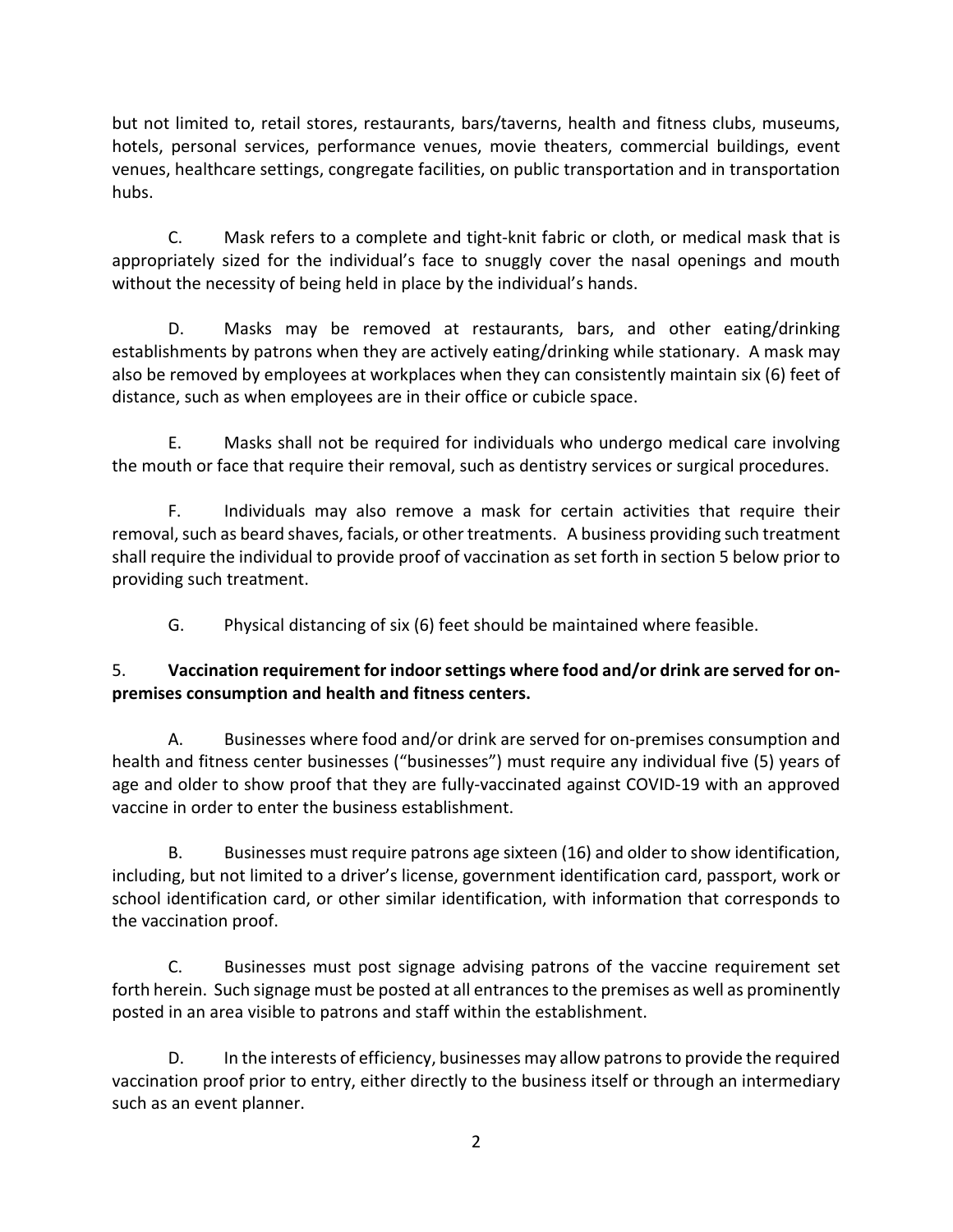E. Business employees must be fully‐vaccinated or must show proof of a negative COVID‐19 test on a weekly basis.

F. Businesses must develop a written protocol providing details for how they will enforce this Order and make such written protocol available for inspection by applicable Village staff during normal business hours.

G. Any individual who attains five (5) years or age on or after the effective date of this Order shall be entitled to a grace period of six (6) weeks to allow time for the individual to become fully‐vaccinated.

### 6. **Indoor settings where food or drink are served for on‐premises consumption and health and fitness centers subject to this Order.**

A. The following indoor settings and businesses are subject to this Order:

1. Indoor dining establishments, including bars, breweries, beer/wine/spirit tasting rooms, restaurants, private clubs, country clubs, banquet halls, dining areas within any public business that is ancillary to the main business, such a grocery stores or a retail establishment, coffee shops, food courts, food halls, and cigar lounges/smoking establishments.

2. Event spaces, including hotel ballrooms and commercial events and party venues, and nightclubs.

3. Recreation and entertainment venues including movie theaters, live performance spaces, including live theater and live music, sports arenas, indoor skating rinks, arcades, bowling alleys, play spaces, family entertainment centers, billiard halls, and venues for card playing, excluding public and private school gyms;

4. All indoor settings for recreation and exercise, including health clubs, gyms, fitness centers, hotel fitness centers, recreation centers, yoga studios, cross‐fit studios, dance studios, boxing and kickboxing gyms, and other facilities conducting group fitness classes indoors, excluding public and private school gyms; and

5. Any grocery store that allows and conducts food or beverage tasting/food or beverage sampling on the premises.

B. All sports participants playing indoors should continue to follow the current Illinois Department of Public Health (All Youth Sports Policy December 7, 2021).

C. All businesses shall comply with the United States Occupational Safety and Health Administration ("OSHA") standards 1910.501(e) & (g) relating to employee vaccination status and testing regardless of the number of business employees.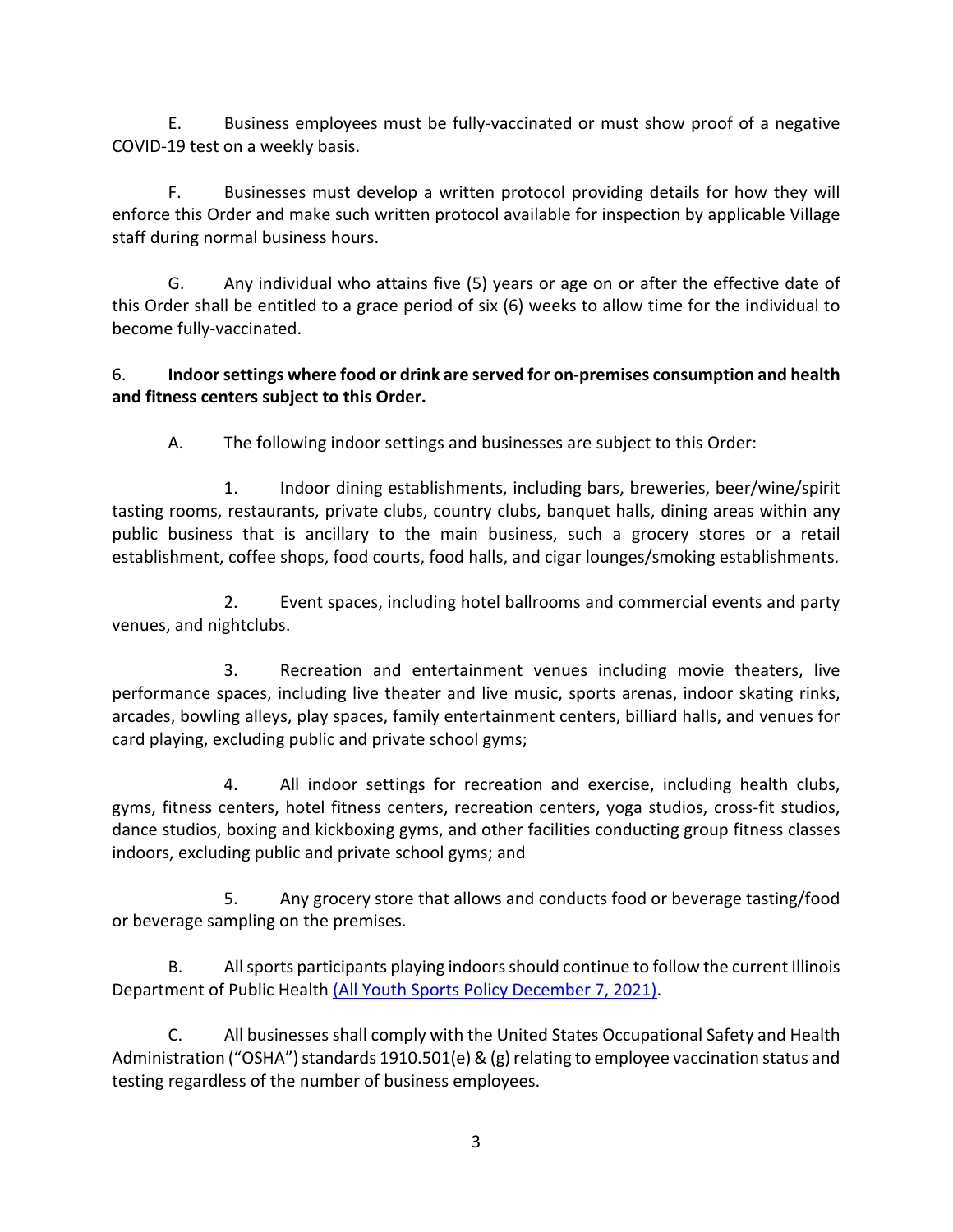#### 7. **Fully‐vaccinated.**

A. An individual is fully-vaccinated once they are either:

1. Two weeks after their second dose in a 2-dose series with an approved COVID‐19 vaccine, such as the Pfizer or Moderna vaccines, or

2. Two weeks after a single‐dose series with an approved COVID‐19 vaccine, such as Johnson & Johnson's Janssen vaccine.

B. An approved COVID-19 vaccine is a vaccine that has been authorized or approved by either the United States Food and Drug Administration or the World Health Organization to prevent COVID‐19, whether for emergency use or otherwise.

#### 8. **Proof of vaccination.**

Proof of vaccination means:

A. A United States Centers for Disease Control and Prevention ("CDC") COVID-19 Vaccination Record Card; or

B. An official immunization record from the jurisdiction, state, or country where the vaccine was administered; or

C. A smartphone or other similar device 'app' that provides a digital record of vaccinations; or

D. A digital or physical photo of such a card or record that includes the individual's name, the vaccine brand administered, and the date the vaccination was administered.

#### 9. **"Indoors" definition.**

For purposes of this Order, "indoors" means any part of a business with a roof or overhang that is enclosed on at least three (3) sides, a temporary outdoor structure that holds multiple parties that has less than fifty percent (50%) of the sides open to allow airflow, and a dining structure for individual parties, such as a plastic dome, if the structure does not have adequate ventilation to allow for air circulation.

#### 10. **Exemptions – Individuals.**

The following individuals are exempt from the proof of vaccination requirement set forth herein: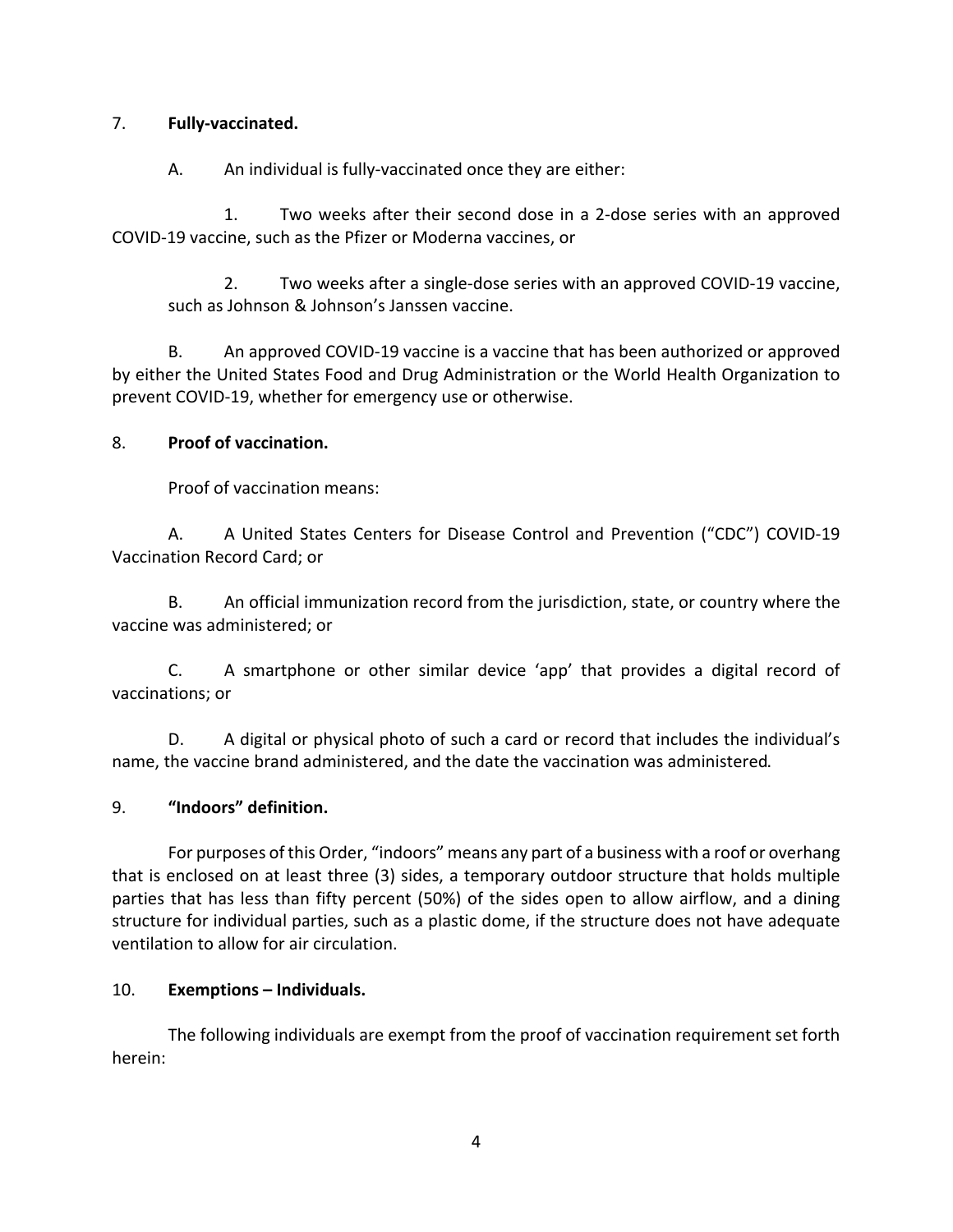A. Individuals entering an establishment for less than ten (10) minutes for ordering and carrying out food; making a delivery; or using restroom facilities;

B. Individuals who have previously received a medical exemption, as long as proof of the medical exemption and a negative COVID‐19 test administered at a proctored facility (non‐ at-home test) within the last twenty-four (24) hours prior to entering a business covered by this Order are provided to the business upon entry;

C. A nonresident performing artist or nonresident person accompanying the artist who does not regularly perform in a business where this Order applies, but only while in the business for the duration of the performance;

D. A nonresident professional athlete or nonresident person accompanying the athlete, who enters a covered location as part of their regular employment for purposes of the professional athletic or sports team competition;

E. An individual eighteen (18) years of age or younger who enters a business subject to this Order to participate in a school activity or after-school program offered by any prekindergarten through twelfth (12<sup>th</sup>) grade public or non-public school;

F. Any individual eighteen (18) years of age or younger participating in youth athletics or recreation, unless such athletic event or recreational activity takes place in an establishment where food or drink is served for consumption throughout the establishment (e.g., concessions sold for consumption throughout an entertainment venue), provided that a negative COVID‐19 test administered at proctored facility (non‐at‐home test) within the last twenty‐four (24) hours is provided to the establishment prior to entry; and

G. Any person entering a business subject to this Order for the purposes of voting in a municipal, state, or federal election, or pursuant to law, assists or accompanies a voter or observing such elections.

# 11. **Exemptions ‐ Business / Indoor Venues**:

This Order does not apply to:

A. Houses of worship and does not limit the free exercise of religion. To protect the health and safety of faith leaders, staff, congregants and visitors, religious organizations and houses of worship are strongly encouraged to consult and follow CDC recommendations for Communities of Faith. Religious organizations are strongly encouraged to take steps to ensure social distancing, and implementation of other public health measures;

B. Kindergarten through twelfth  $(12<sup>th</sup>)$  grade schools, preschools, and child care centers;